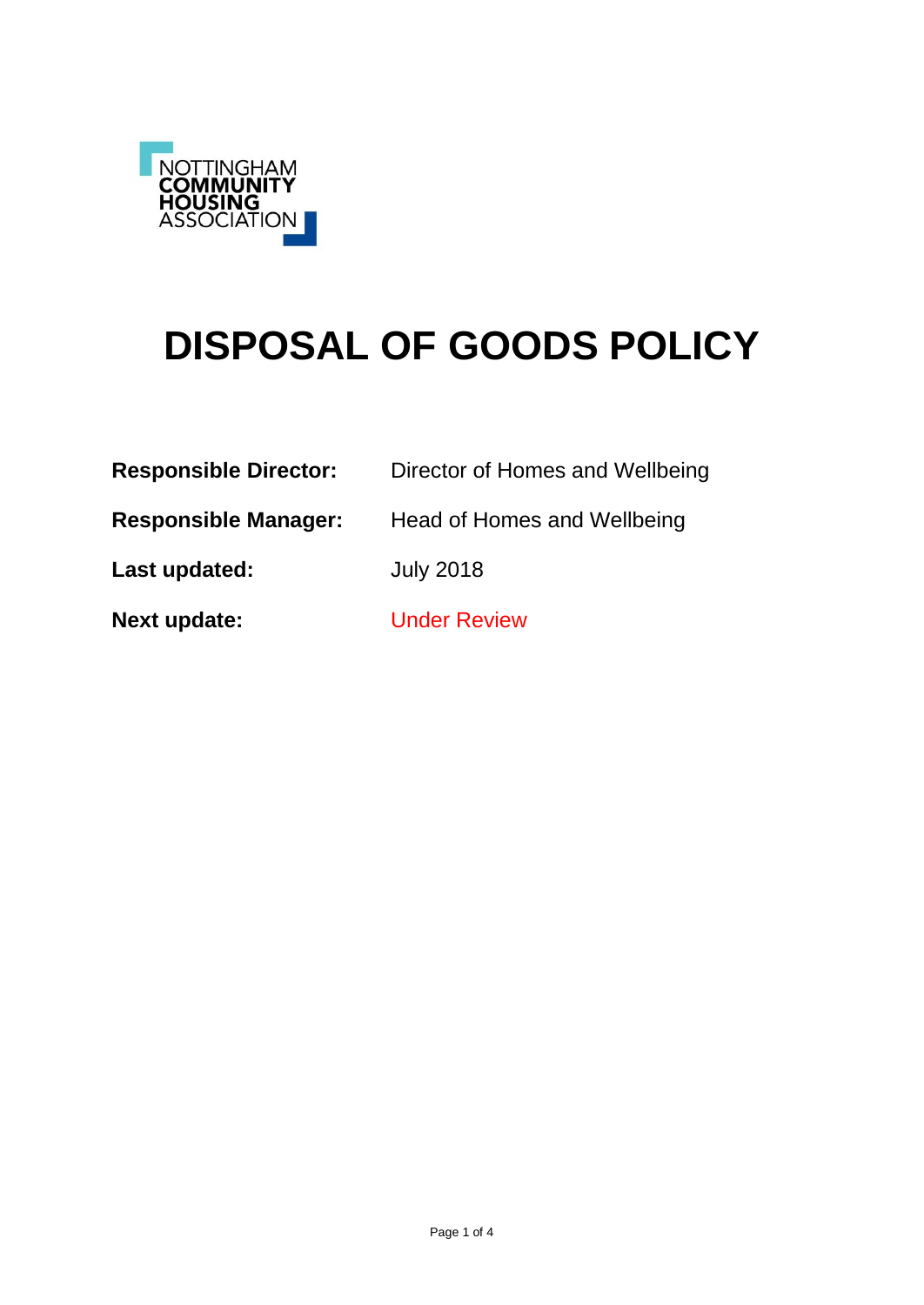## **1. Purpose**

- 1.1 This policy applies to all customers who are living in homes that are owned or managed by Nottingham Community Housing Association.
- 1.2 It describes our legal requirements when removing, storing and disposing of customers goods that have been left in communal areas. It ensures that we dispose of goods appropriately and also explains our duty under fire safety regulations.

## **2. Risks**

- 2.1 Failure to dispose of goods left in communal areas efficiently and in a timely manner may place customers at enhanced risk of injury or death due to fire, because of:
	- The risk of an arson attack using abandoned goods as combustible material.
	- The risk of trip hazards on escape routes blocking/hindering safe exit from the building.
- 2.2 Failure to meet our obligations under the Regulatory Reform (Fire Safety) Order 2005 may result in NCHA being sued for negligence in the Civil Courts, leading to heavy fines and/or imprisonment.

### **3. References**

The Tort (Interference with Goods) Act 1977 The Regulatory Reform (Fire Safety) Order 2005 The Housing Act 2004

### **4. Process**

- 4.1 Legal framework
- 4.1.1 Customer's possessions are protected by the Torts (Interference with Goods) Act 1977. This Act governs the sale and disposal of goods, particularly abandoned goods. The Act states that we must serve a Tort notice before we remove and dispose of any goods.
- 4.1.2 The term 'goods' defines anything that we believe is worth money.
- 4.1.3 By serving a Tort notice we give a customer time to remove the goods themselves. If the customer fails to remove the goods within the allotted time we have the right to sell or dispose of the goods.
- 4.1.4 Under The Regulatory Reform (Fire Safety) Order 2005 we are required to assess the risk of fire in our properties and take adequate precautions to reduce the risk. We have a duty to keep communal areas in a safe condition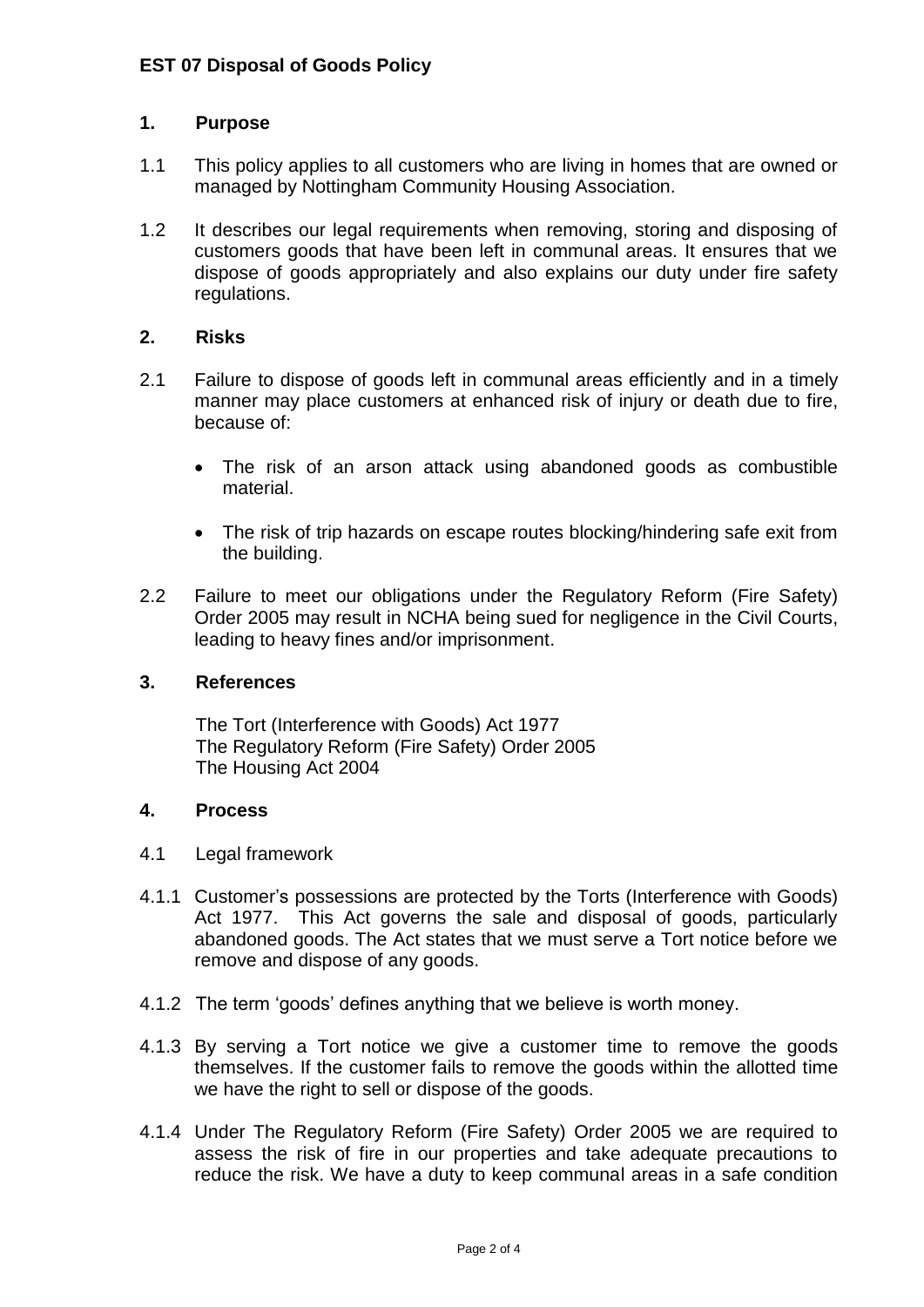and to remove any goods in case they cause a fire risk. Furthermore, the Housing Act 2004, places a duty on landlords to carry out thorough risk assessments, including fire risk assessments.

- 4.2 Customers responsibilities
- 4.2.1 Customers must accept their responsibilities regarding their own goods including:
	- removing all possessions from their property at the end of a tenancy.
	- co-operating in keeping common areas free from obstruction.
	- following health and safety advice given by Officers of Nottingham Community Housing Association.
- 4.3 Keeping communal areas clear
- 4.3.1 We have a legal duty to make sure that all fire escapes and fire routes are kept clear at all times. In order to achieve this NCHA has implemented a sterile communal area directive. It is therefore, important that all communal areas are kept free from any obstruction or fire risk. Communal parts include stairs, corridors, hallways, stairwells, shared kitchen, bathrooms and lounges etc.
- 4.3.2 A fire risk could include obstruction from a number of items e.g. prams, bicycles, bags etc., and any unwanted furniture or household goods as they could block a fire exit or escape route.
- 4.3.4 Arson is another risk and abandoned or left goods are a danger as they could quite easily be set alight and feed any fire in protected escape routes.
- 4.4 Contacting customers retrieving goods
- 4.4.1 Estate Officers will make try to trace the owner of goods left in a communal area.
- 4.4.2 We may ask neighbours if they know the whereabouts of the owner.
- 4.4.3 When we contact customers with a notice we will give them a reasonable period of time to collect the goods except were the goods are causing a health and safety (fire) problem.

n.b. We will always dispose of perishable or hazardous goods as well as anything that appears to be rubbish.

- 4.4.4 The notice period will depend on the circumstances, and sometimes we will move goods straight away to prevent a fire risk.
- 4.4.5 If we believe that a customer may not understand the notice, or may find it difficult to collect goods themselves, we will contact someone who can help